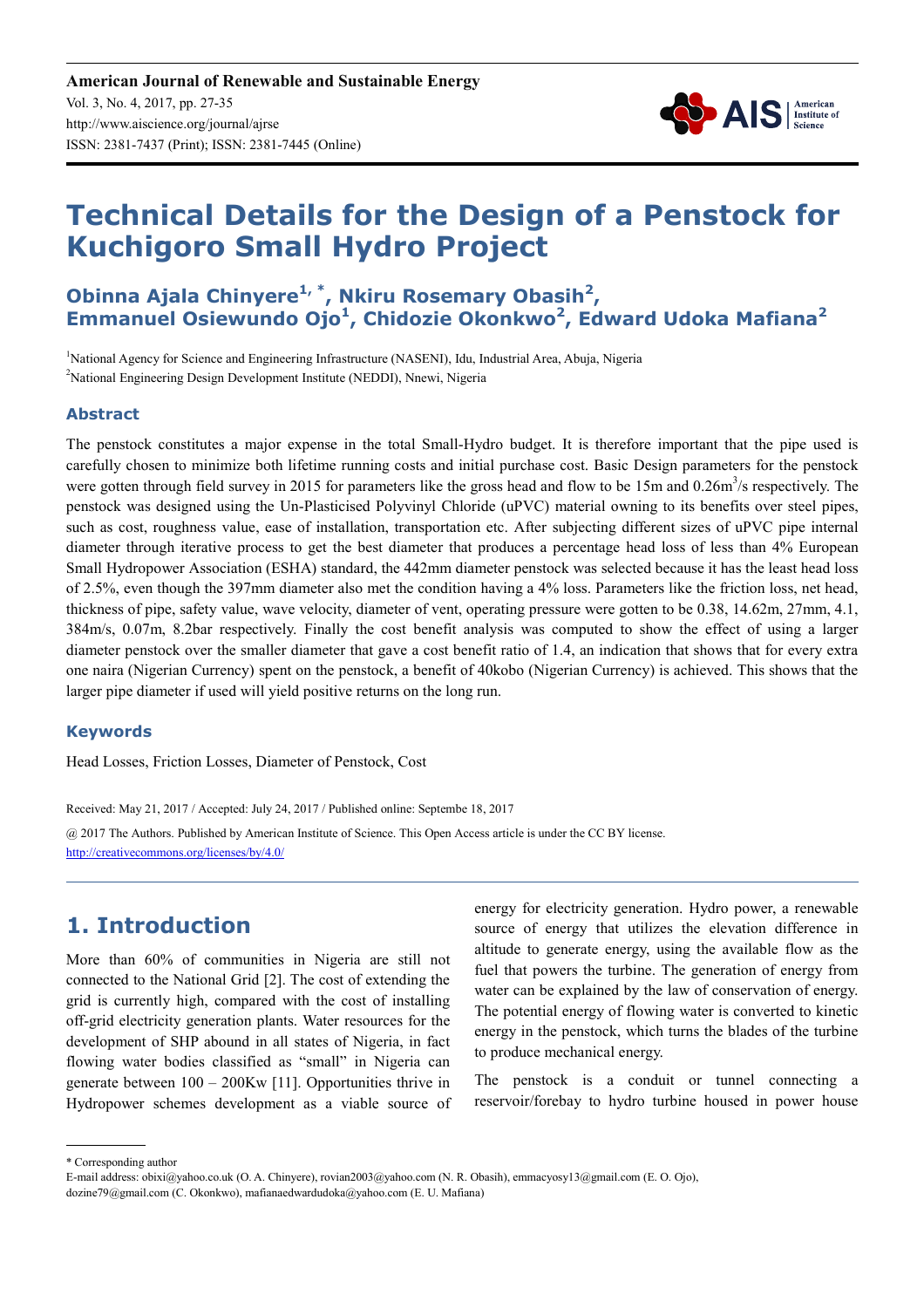building for power generation [10]. The penstock constitutes a major expense in the total Micro-Hydro budget. It is therefore worthwhile to select an appropriate pipe diameter to minimise both lifetime running costs and initial purchase cost. Conveying water from the intake to the powerhouse -the purpose of a penstock may not appear a difficult task, considering the familiarity of water pipes [4]. However, deciding the most economical arrangement for a penstock is not so simple.

A penstock is characterized by materials, diameter, wall thickness and type of joint. The material is selected according to the ground conditions, accessibility, weight, jointing system and cost [4]. The diameter is selected to reduce frictional losses and therefore energy losses within the penstock, which also depends on a trade-off between penstock cost and power losses Selecting as small a diameter as possible to minimize cost and selecting as large a diameter as necessary to minimize losses [3]. A simple criterion for diameter selection is to limit the head loss to a certain Percentage that is a loss of power (head) of 4% is usually acceptable [4]. The wall thickness is selected to accommodate the pressures encountered during plant operation.

This work seek to address basically the design of penstock for kuchigoro Small hydropower Project (SHP), with specific objectives to calculate for the required length of penstock, selection of suitable penstock material, iterating for optimum diameter that will reduce losses, cost benefit analysis etc.



Figure 1. Showing a penstock to a turbine [8].

## **2. Materials and Methods**

#### **2.1. Study Site**

The Geologic setting of the project site – in Abuja Municipal Area Council (AMAC) Federal Capital Territory (FCT), Abuja lies within longitudes 07° 24` 20`` and Latitudes 08° 54` 47``, with farming as the major occupation of the people.

#### **2.2. Material**

Factors to consider when deciding which materials to use for a particular penstock design [3]. Required operating pressure and diameter, Method of coupling, Weight and ease in handling and accessibility of site, Local availability of pipe, Maintenance requirements and expected life, Nature of terrain to be traversed, effect on pipe of water quality, climate, soil, and possible tampering.

The following materials are likely to be used for the penstock of micro-hydro schemes. Mild Steel, Un-Plasticized Polyvinyl Chloride (uPVC), High Density Polyethylene (HDPE), Asbestos Cement, Glass Reinforced Plastic (GRP).

Having carefully gone through the properties of the listed materials, taking factors like environment (Smooth terrain), friction loss, surge pressure, ease of installation (Spigot and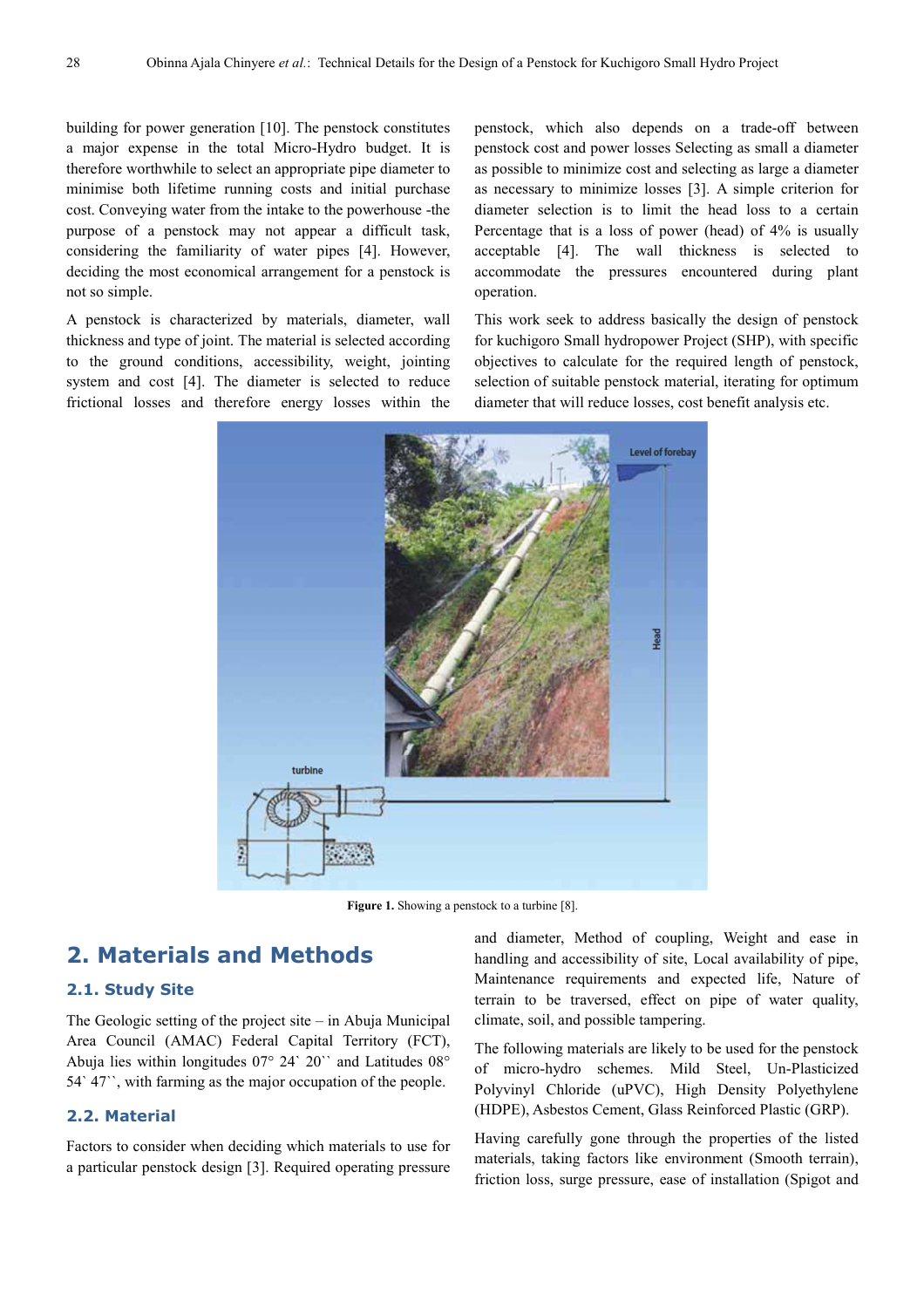Socket Jointing) and cost of pipe (cheaper than steel pipe), the uPVC pipe is therefore recommended for the design.

#### **2.3. Methodology**

The basic technical details were carried through field survey to ascertain the basic requirements like the flow and head for the Kuchigoro Small Hydro Project (SHP) in AMAC, FCT Abuja Nigeria in 2015. The flow was gotten using velocity area method and the head was estimated by the help of the area contour map and altimeter. The data was analyzed using mathematical equations as available in the literatures. Hence to accomplish the objectives of this study, the methodology is divided into three parts:

- i) The first part will iterate different internal diameters by trial and error method using the Microsoft-excel platform to get the best diameter that will limit head loss or power loss by 4%.
- ii) The second part will also use Microsoft-excel platform to address factors like the pressure wave velocity, surge head, total head, safety factor and area of vent that can cause failure and damage of pipe if neglected. This part will only consider diameters that met the 4% power or head loss factor.
- iii) The third part will address the cost benefit analysis as well as the trade-off between cost and the size of the internal diameter.

#### **2.3.1. Economic Diameter of Penstock**

The economic diameter equation serves as a guide to aid us with close diameter we can optimize by adding or removing from it through iteration to get the best diameter that will limit the 4% power loss. It is given by [6]:

$$
D_e = C_1 C_2 Q_0^{0.43} H_0^{0.14}
$$
 (1)

where

De-Economic Diameter

 $C_1$ -Energy Cost Coefficient (1.2 - where energy cost is low; 1.3 – where energy cost is high or where there exist no alternative source)

 $C_2$ -Penstock material coefficient (1.0 for steel; 1.05 – 1.1 for

wood; 0.35-0.4 for plastics)

Q0-Design Discharge

H<sub>0</sub>-Design Head of Plant

#### **2.3.2. Losses in a Penstock**

Water losses energy as it flows through a pipe, fundamentally due to the following:

a) Friction against the pipe wall

The friction against the pipe wall depends on the material roughness and the velocity gradient nearby the wall. Therefore as the Reynolds number increases the friction loss will also increase.

Given as [3]

$$
h friction loss = hwall + hminor loss
$$
 (2)

Where hwall is mathematically represented as [1]

$$
hwall = \frac{f_{L0.08Q^2}}{d^5} \tag{3}
$$

Where  $f =$  friction factor

 $L =$  length of pipe

 $d =$ Inner diameter of pipe work

b) Minor losses (losses due to turbulence)

Water flowing through a pipe system, with entrances, bends, sudden contraction and enlargements of pipes, racks, valves etc. experience losses in the following ways.

i) Loss of head by sudden contraction (Kc): Due to sudden contraction, the streamlines converge to a minimum cross-section called the vena contrata and then expand to fill the downstream pipe [9].

Table 1. Head loss co-efficient for sudden contraction [3].

| $d_1/d_2$        | 1.0 | 1.5 | 2.0 | 2.5  | 5.0 |
|------------------|-----|-----|-----|------|-----|
| Keontration (Ke) |     |     |     | 0.40 |     |

**(**Where d1/d2= ratio of large to small pipe diameter)

ii) Loss of head at the entrance (Ke): An entrance to the pipe is otherwise an extreme case of sudden contraction from a forebay to the mouth of the penstock.



Figure 2. Losses at entrance [3].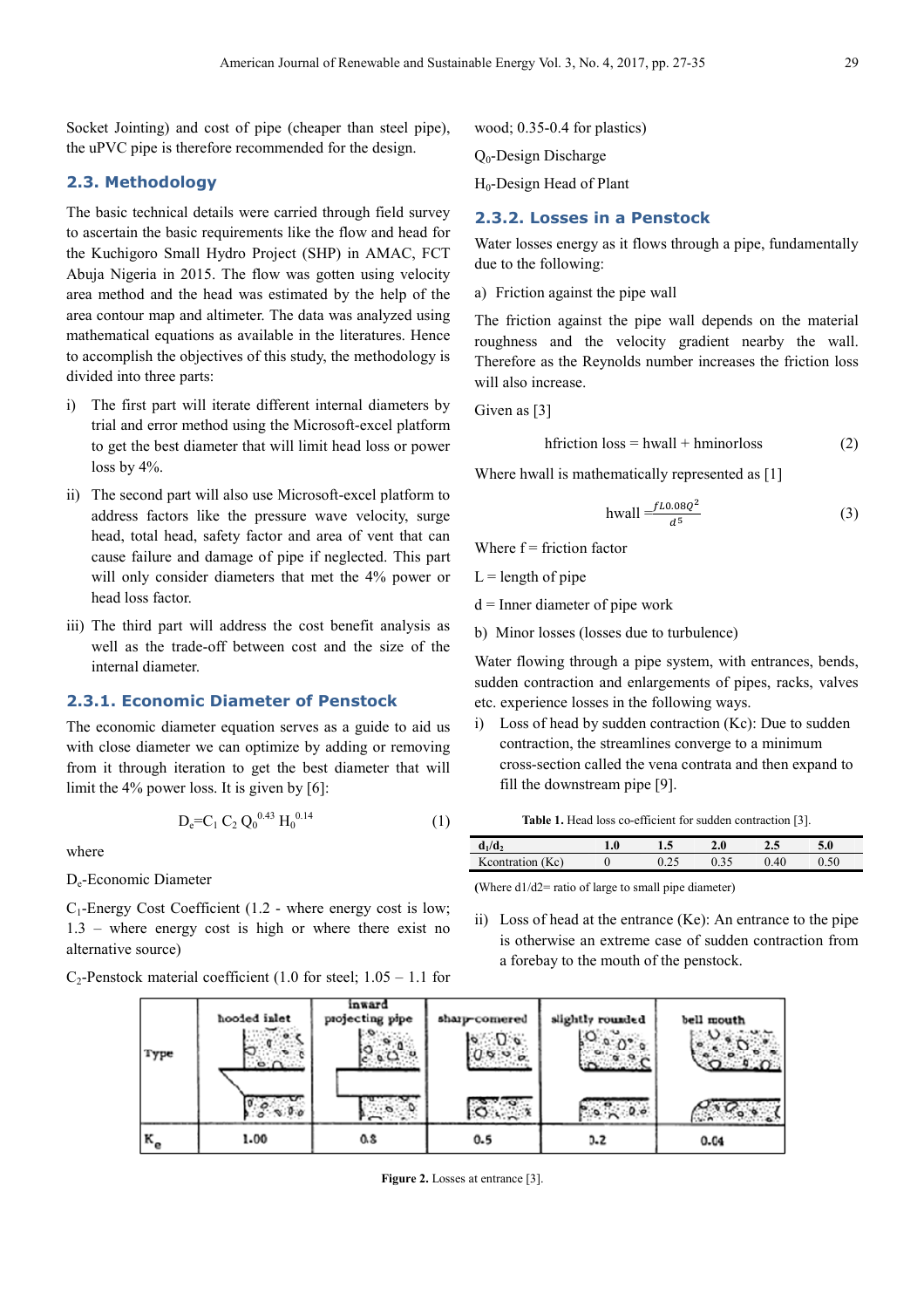iii) Loss of head in bends (Kb): pipe flow in a bend, experiences an increase of pressure along the outer wall and a decrease of pressure along the inner wall [1]. This pressure unbalance causes a secondary current that leads to losses.

|                              | Head loss coefficients for bends (Kbend)<br>Bend profile |      |                | θ    |      |  |  |
|------------------------------|----------------------------------------------------------|------|----------------|------|------|--|--|
| r/d                          |                                                          |      | $\mathfrak{p}$ | 3    | 5    |  |  |
| $\mathsf{K}_{\mathsf{bend}}$ | $(\Theta = 20^{\circ})$                                  | 0.36 | 0.25           | 0.20 | 0.15 |  |  |
| $K_{bend}$                   | $(\Theta = 45^{\circ})$                                  | 0.45 | 0.38           | 0.30 | 0.23 |  |  |
| $\mathsf{K}_{\mathsf{bend}}$ | $(\Theta = 90^{\circ})$                                  | 0.60 | 0.50           | 0.40 | 0.30 |  |  |

Figure 3. Loss of head in bends [1].

in [9]

iv) Loss of head through valves (Kv): valves or gates are used in MHP to isolate a component from the rest, so they are neither entirely closed nor entirely open. The loss of head produced by the water flowing through an open valve depends on the type and manufacture of valve.

Table 2. Losses through fully opened valves [3].

| <b>Type</b> | $\mathbf{r}$ |
|-------------|--------------|
| Spherical   |              |
| Gate        | 0.1          |
| Butterfly   | 0.3          |

Hence the losses due to turbulence are the sum of all the losses due to turbulence explained above [7].

hminor = 
$$
\frac{v^2}{2g}
$$
(Ke+K<sub>b1</sub> + K<sub>b1</sub>+K<sub>c1</sub>+K<sub>c2</sub>........+Kv) (4)

c) Losses due to surge or water hammer:

These are sudden and temporal high pressure which results from sudden blockage of the water flow. They are also known as water hammer pressures. The surge pressure in the steel pipe is three times higher than in the PVC pipe, due to the greater rigidity of the steel.

#### **2.3.3. Head**

This is the vertical distance through which the water falls or drops in the turbine. There are various forms of head which are net head, total head, gross head and the surge head. Given

$$
hnet = hgross-hfriction
$$
 (5)

$$
h total = hgross + h surge
$$
 (6)

The power generated by using the potential energy of the flowing water is given by the following formula [4]:

$$
P = 7QH \tag{7}
$$

Where;

P is the power in watts

Q is the discharge, passing through the turbine in  $m^3/s$ 

H is the net head of the water in m

#### **2.3.4. Moody Chart**

The moody chart is a graph in non-dimensional form that relates the Darcy-weisbach friction factor, Reynolds number and relative roughness for fully developed flow in a circular pipe. It can be used for working out pressure drop or flow rate down such a pipe. The relative roughness being the ratio of the mean height of roughness of the pipe to the pipe diameter or  $\frac{k}{d}$  and  $\frac{1.2Q}{d}[9]$ 

Where  $k =$  Relative roughness = 0.01

 $Q =$  flow in  $m^3/s$ 

 $d =$ Internal diameter in metres (m) or millimetres (mm).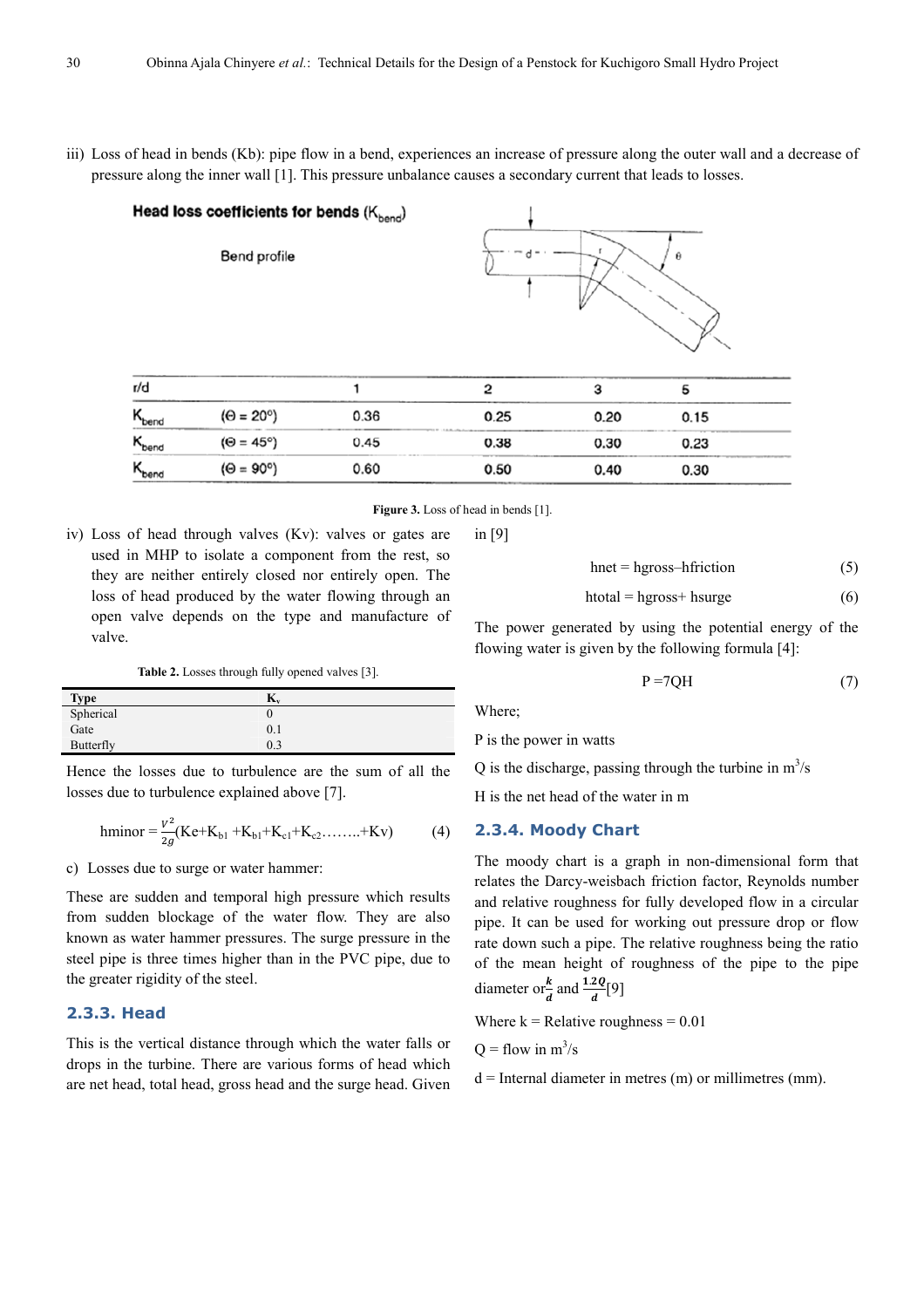

**Figure 4.** Moody Chart [5].

#### **2.3.5. Velocity of Water in the Penstock (V)**

A smaller pipe diameter means a higher velocity of water and higher pressure losses. The lower velocity will also result in less surge head or water hammer. For low heads SHP projects the velocity should not exceed 1-3m/s to maintain head losses and surge pressure within acceptable limits [3].

Hence 
$$
V = \frac{4Q}{\pi d^2}
$$
 (8)

Where V= velocity of water

 $Q =$  discharge

 $d =$  diameter of pipe.

#### **2.3.6. Percentage Loss of Head Due to Friction and the Net Head (HNET)**

This is the ratio between head loss due to friction to gross head multiplied by100. Percentage Loss of above 4% is usually not acceptable according to the European small hydro association thereby making the penstock diameter not suitable.

Given as %loss = 
$$
\frac{hfriction}{hgross} * 100
$$
 (9)

#### **2.3.7. Operating Pressure**

Total pressure in penstock = atmospheric pressure + absolute pressure (10)

Where absolute pressure

Where  $h = net head$ ,  $P =$  density of water

 $g = 9.8$ 

#### **2.3.8. Pressure Wave Velocity (a)**

This is the speed with which the pressure surge travels along the pipe. The pressure wave velocity arises from the effect of surge or water hammer.

Mathematically given as [5]:

$$
a = \frac{1400}{\sqrt{1 + (\frac{2.1 \times 10^{9} \times d}{E \times t})}}
$$
(12)

 $P = hpg$  (11)

where

 $E =$ Young's Modulus of elasticity of uPVC = 2.8  $*10^{9}$ N/m<sup>2</sup>

 $t =$  Pipe material thickness

 $d = pipe$  diameter

1400 = wave velocity or speed of sound in water approximately given as 1400.

#### **2.3.9. Surge Head**

This is the ratio of the pressure wave velocity multiplied by the velocity of water in the penstock over the acceleration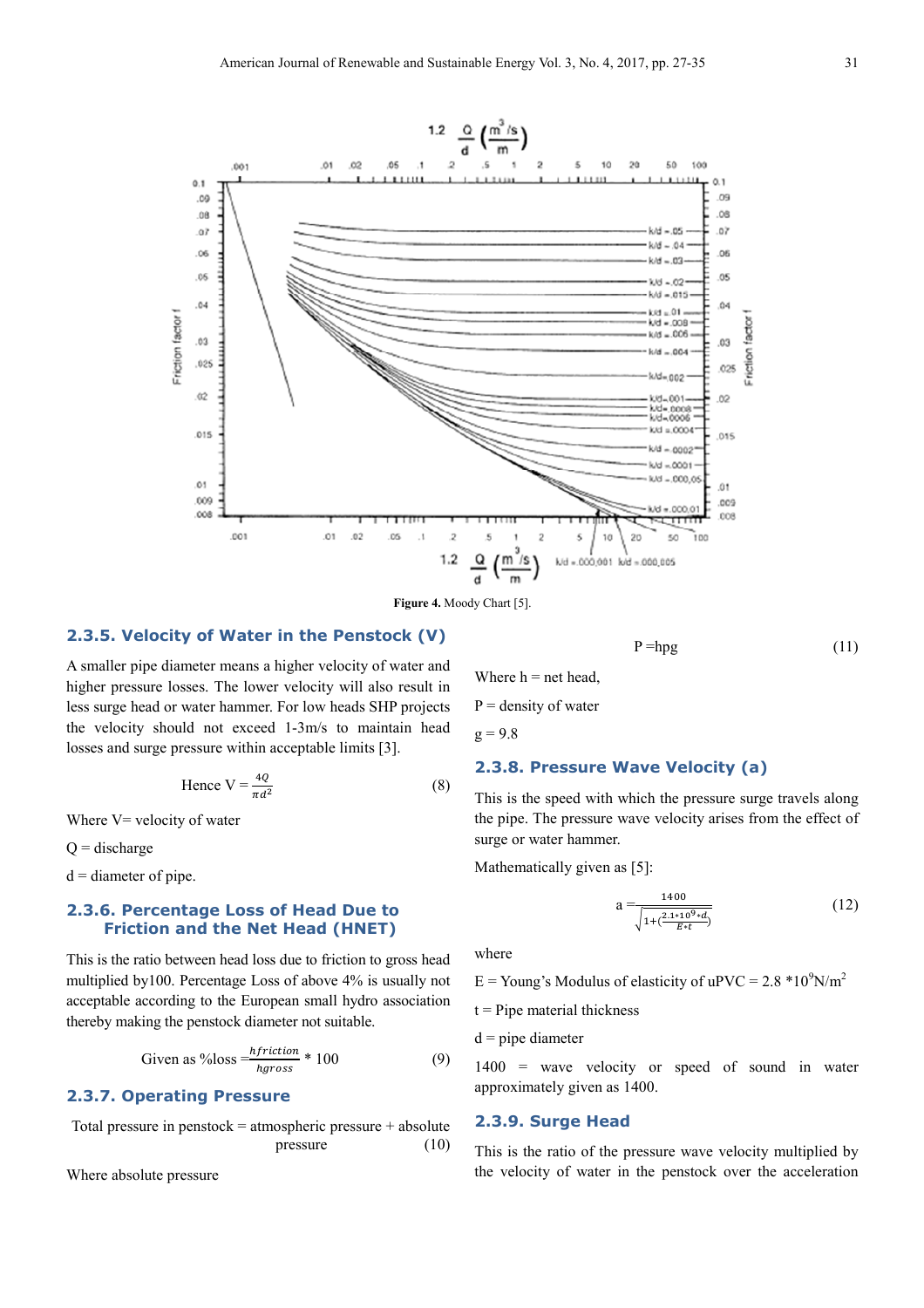due gravity. The surge head together with the gross head will produce the total head of the scheme.

Mathematically given as [1]:

hsurge or maximum surge pressure  $=$   $\frac{dv}{g}$ (13)

#### **2.3.10. Safety Factor (S.F)**

This is the ratio of maximum stress or ultimate tensile strength to the working stress. For penstock design a safety factor of less than three should not be accepted for any penstock design.

Mathematically given as [1]:

$$
S.F = \frac{t \cdot S}{5 \cdot \text{htotal} \cdot 10^3 \cdot d} \tag{14}
$$

Where;  $t = pipe$  thickness

 $d =$  internal diameter of pipe  $=$ 

 $f =$  friction factor of pipe material from moody chart.

S = ultimate tensile stress of uPVC =  $28 *10^6$ N/m<sup>2</sup>

 $h_{total} =$  total head.

#### **2.3.11. Air Vent**

Air has to be permitted to enter or leave the penstock at specific points along its length, otherwise, as the penstock empties, the pressure within will fall below atmospheric pressure and the pipe may collapse. To prevent this possibility, a simple air vent i.e. a pipe section open to the atmosphere is located at the upper end of the penstock, possibly in the forebay wall itself. Hence we have [3]:

Area of vent 
$$
=
$$
  $\frac{Q}{400c\sqrt{p}}$  (15)

Where  $c = \text{co-efficient of discharge through inlet.}$ 

 $c = 0.5$  for ordinary inlet valves

 $c = 0.7$  for short air-inlet pipes.

 $P =$  maximum negative pressure difference the pipe can accommodate.

Where;

$$
P = \frac{2E * t^3}{f * D^3}
$$
 (16)

Where E young modulus of  $u$  PVC =  $2.8*10^9$ N/m<sup>2</sup>

 $t =$  pipe thickness

 $D =$  internal diameter of pipe

 $f =$  friction factor of pipe material

Hence diameter of pipe

$$
d = 2\sqrt{\frac{A}{\pi}}\tag{17}
$$

### **3. Result and Discussions**

#### **3.1. Result**

**Table 3.** Showing standard sizes ofuPVC pipe and their wall thickness [1].

| <b>Nominal</b>  | uPVC pipe withMaximum working pressure (10bar) |                 |                     |  |  |
|-----------------|------------------------------------------------|-----------------|---------------------|--|--|
| <b>Diameter</b> |                                                | <b>Internal</b> | <b>Minimum wall</b> |  |  |
|                 |                                                | diameter        | thickness           |  |  |
| inches          | mm                                             | mm              | mm                  |  |  |
| 6               | 160                                            | 140             | 9                   |  |  |
| 9               | 225                                            | 198             | 13                  |  |  |
| 11              | 280                                            | 246             | 16                  |  |  |
| 11              | 315                                            | 277             | 18                  |  |  |
| 14              | 355                                            | 312             | 21                  |  |  |
| 16              | 400                                            | 352             | 23                  |  |  |
| 18              | 450                                            | 397             | 25                  |  |  |
| 20              | 500                                            | 442             | 27                  |  |  |

**Table 4.** Summary of basic data from feasibility survey on Kuchigoro2015

| <b>Flow rate</b> | Gross head | <b>Vertical horizontal</b><br>distance | <b>Terrain type</b>     |
|------------------|------------|----------------------------------------|-------------------------|
| $0.26m^3/s$      | 15m        | 73.48m                                 | Smooth not too<br>rocky |

Hence the economic diameter [using equation (1)] becomes

 $D_e = 1.2 * 0.38 * 0.26^{0.43} * 15^{0.14} = 0.403 \text{m} = 400 \text{mm}$  approx.

From Pythagoras theorem the length of the penstock is estimated

Length of pipe  $=\sqrt{horizontal distance^2 + hgross^2}$  $\sqrt{73.48^2 + 15^2}$ 

Length of pipe  $= 75$ m

**Table 5.** Iterating for different diameter.

| Internal<br>Diameter(mm) | $k$ + 10 <sup>5</sup><br>$\boldsymbol{d}$ | 1.2Q | <b>FrictionFactor</b> | Pipe wall<br>friction (m) | <b>Velocity of</b><br>water(m/s) | <b>Minor losses</b><br>(hminor)(m) | <b>Friction losses</b><br>(hfriction)(m) | Percentage loss<br>of head $\frac{9}{6}$ loss) |
|--------------------------|-------------------------------------------|------|-----------------------|---------------------------|----------------------------------|------------------------------------|------------------------------------------|------------------------------------------------|
| 277                      | 3.6                                       | 1.12 | 0.015                 | 3.73                      | 4.3                              | 0.57                               | 4.29                                     | 28.7                                           |
| 312                      | 3.2                                       | .00. | 0.0135                | L.85                      | 3.4                              | 0.35                               | 2.20                                     | 14.7                                           |
| 352                      | 2.8                                       | 0.89 | 0.013                 | 0.98                      | 2.7                              | 0.22                               | 1.19                                     | 7.9                                            |
| 397                      | 2.5                                       | 0.79 | 0.0125                | 0.51                      | 2.1                              | 0.14                               | 0.65                                     | 4.0                                            |
| 442                      | 2.3                                       | 0.71 | 0.012                 | 0.29                      |                                  | 0.09                               | 0.38                                     | 2.5                                            |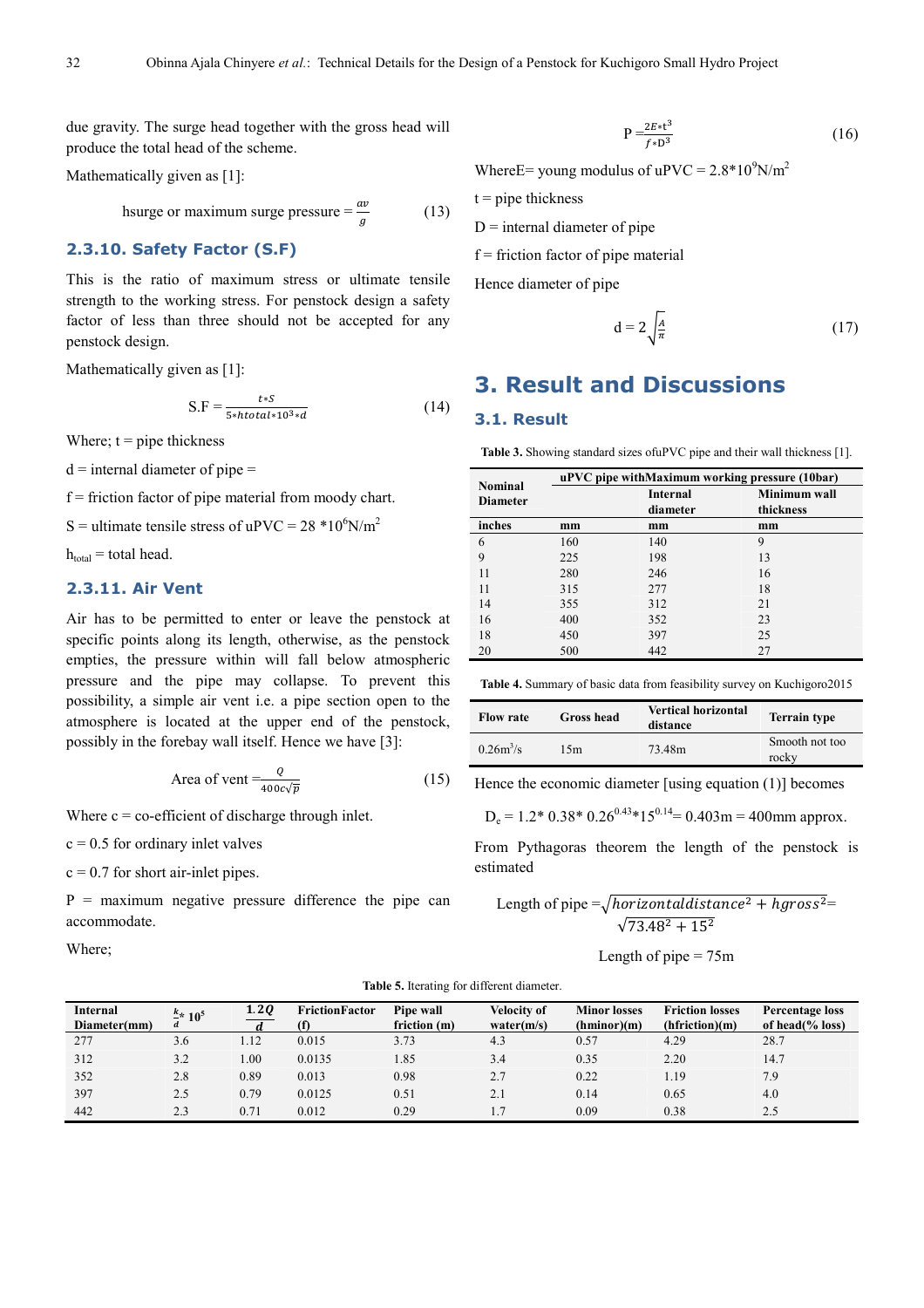#### **Table 6.** Comparism between two penstocks uPVC internal diameter.

| S/N |                             | Unit           | <b>PVC</b> | <b>PVC</b> |
|-----|-----------------------------|----------------|------------|------------|
|     | Internal Diameter           | mm             | 442        | 397        |
|     | Internal diameter           | m              | 0.442      | 0.397      |
| 3   | Wall thickness              | mm             | 27         | 25         |
| 4   | Wave velocity               | m/s            | 384        | 390        |
| 5   | <b>Estimated Surge Head</b> | m              | 66.0       | 86.6       |
| 6   | Estimated total head        | m              | 81         | 99         |
|     | Effective wall thickness    | mm             | 27         | 25         |
| 8   | Calculated safety factor    |                | 4.1        | 3.5        |
| 9   | SF acceptable               |                | Yes        | Yes        |
| 10  | Area of vent                | m <sup>2</sup> | 0.04       | 0.003      |
| 11  | Diameter of yent            | m              | 0.07       | 0.06       |
| 12  | <b>Operating Pressure</b>   |                | 8.2        | 9.1        |

Table 7. Cost benefit Analysis of using 442mm pipe over 397mm pipe.

| S/N            |                                                               |     | $u$ PVC   | $u$ PVC   |
|----------------|---------------------------------------------------------------|-----|-----------|-----------|
|                | Internal diameter                                             | mm  | 442       | 397       |
|                | Net head                                                      | m   | 14.62     | 14.35     |
|                | Estimated power                                               | kW  | 26.6      | 26.2      |
| $\overline{4}$ | <b>Estimated Annual Energy</b>                                | kWh | 233,016   | 229,512   |
|                | Annual revenue                                                | Ħ   | 6,321,724 | 6,226,661 |
|                | Annual benefit derived from using 442mm                       |     |           |           |
| 6              | Diameter penstock over 397mm diameter (Internal)              | ₩   | 95,063    |           |
| 6              | Estimated cost of material                                    | ₩   | 5,250,000 | 5,120,000 |
|                | Extra cost from using 442mm over 397mm internal diameter pipe | Ħ   | 130,000   | -         |
|                | Cost benefit comparism                                        |     | 1.4       | -         |



**Figure 5.** Showing the relationship between velocity and internal diameter.



**Figure 6.** Showing the relationship between friction losses and internal diameter.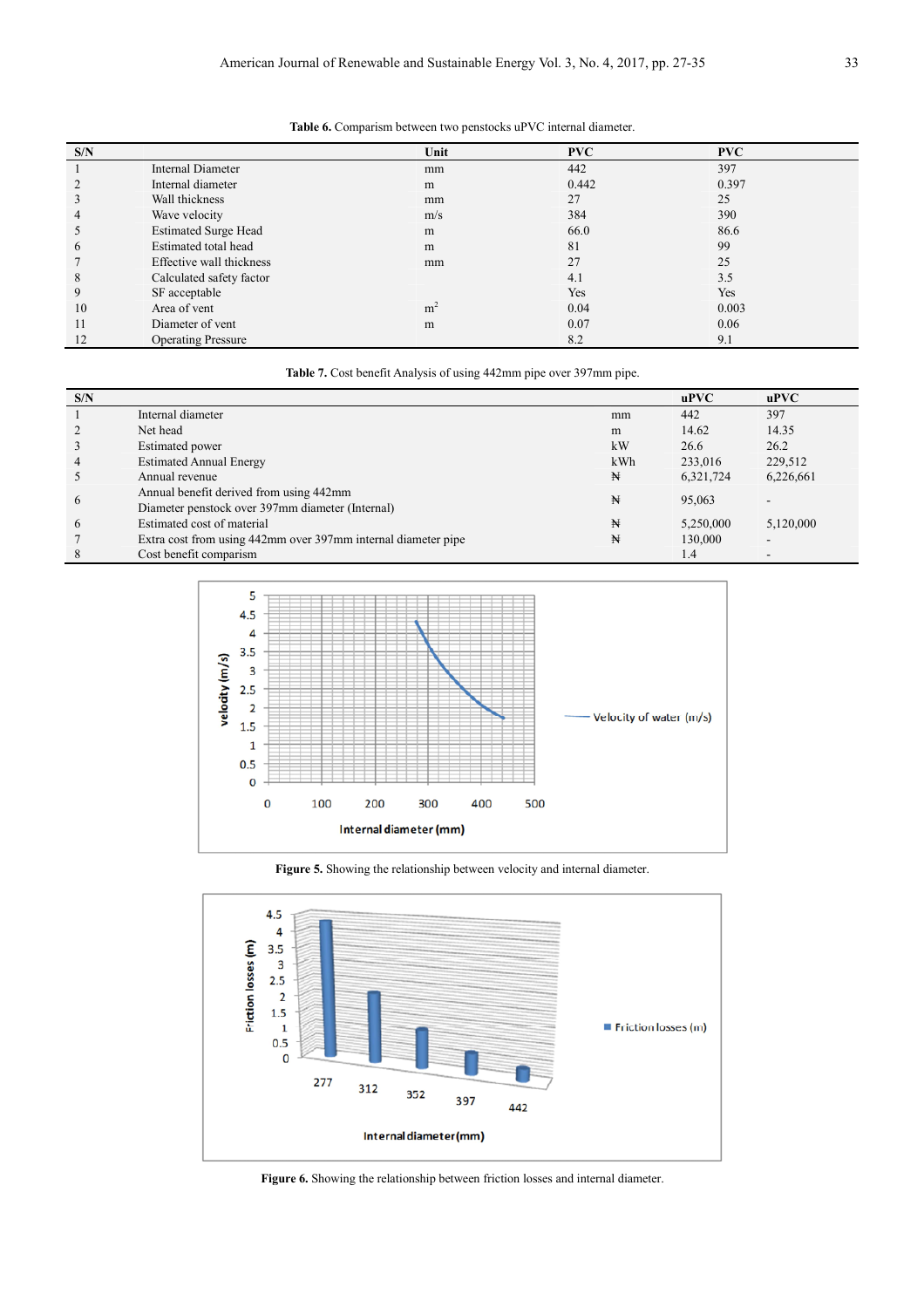#### **3.2. Discussions**

- i) Iteration for suitable diameter: Equation (1) gives the economic diameter of the penstock to be 400mm approximately, which serves as a guide diameter to choose penstock sizes between ±100mm above and below the 400mm for our iteration process to get the best penstock size that meets the 4% loss of power condition. From (Table 3) using the internal diameter that falls at the maximum working pressure of 10 bar to cushion the effect of pressure surge and safety against the penstock from bursting, if water hammer arises. Table 5 iterated different penstock of varied internal diameter and thickness using the Microsoft excel platform as a tool to help simplify the bulk and long iteration processes. Factors like the friction factor, pipe wall friction, velocity of water; minor losses and percentage loss of head were considered for the iteration process to get the best pipe diameter that will not exceed the 4% ESHA standard for losses. From the analysis in table 5, two penstock of internal diameter 397mm and 442mm percentage loss of head did not exceed the 4% requirement, while other penstock internal diameters exceeded the 4% loss bench mark and makes them not suitable for the project, due to the percentage of head loss and power, that will result in loss of revenue due to a shortfall on the net head of the project if used. Hence the adoption of the 397mm and 442mm diameter penstock for further analysis. Also in terms of maximum velocity of flow in the pipe not exceeding the 3m/s the 397mm and 442mm penstock also met the requirement. Figure 5 shows the relationship between velocity and the internal diameter. It shows that as the diameter of the penstock increases, the velocity reduces and vice versa. A drop in velocity in the pipe reduces head loss, that is, a smaller pipe diameter means a higher velocity of water, higher pressure losses and high tendency for water hammer. Figure 6 shows how friction losses increase with smaller pipe diameter, resulting to head loss that leads to power loss. It is worth stating that, selecting a penstock diameter is a trade-off between cost and power losses; selecting a smaller diameter as possible to minimize cost and selecting as large a diameter as necessary to minimize losses. The penstock diameter is directly proportional to cost and inversely proportional to losses, that is the higher the diameter the higher the cost and the higher the diameter the lesser the losses and vice versa.
- ii) Failure prevention parameters (pressure wave velocity, surge head, total head, safety factor and area of vent):

From table 6, the wave velocity of 442mm and 397mmm are 384m/s and 390m/s. the 442mm has a lower wave velocity given it the advantage over the 397mm. considering the total head which is directly proportional to the surge pressure, that is the higher the total head the higher the surge pressure. The 442mm diameter has a lower total head of 81m as against the 99m for the 397mm diameter gives it an advantage over the 397mm in terms of surge control that may lead to water hammer. Also from table 6 both penstocks has acceptable safety factor above 3 which is acceptable by the ESHA standard. We can safely state that technically and operational wise either of the 442mm and 397mm penstock can be used for the Kuchigoro SHP project, as both penstock diameter met the basic technical requirement of percentage loss not exceeding 4%, velocity in the penstock maintain between 3m/s for low head scheme and a safety factor above the 3 ESHA standard, even though on the basis of losses and surge control the 442mm has advantage over the 397mm penstock.

iii) Cost benefit Analysis: Table 7 shows cost comparism between the two penstock internal diameters of 442mm and 397mm. from the analysis the 442mm penstock has a higher cost price than the 397mm diameter, though with a ₦ 95,063 benefit over the 397mm due to higher energy produced, resulting from a very low head loss percentage of 2.5% as against the 4% loss of the 397mm diameter, making it in terms of benefit the 442mm diameter has advantage over the 397mm, even with the extra cost of  $\mathbb{N}$ 130,000 from the 442mm internal diameter. The cost benefit ratio from table 7 is 1.4, meaning that for every one naira spent on purchasing the 442mm extra internal diameter penstock over the 397mm, a benefit of 0.4 kobo is achieved, that is, a 40% return or benefit on every one naira. Considering cost benefit analysis and the other technical advantage the 442mm internal penstock diameter pipe is selected over the 397mm internal diameter pipe.

### **4. Conclusion**

The 442mm internal diameter with wall thickness of 27mm uPVC penstock amongst other sizes gives the best costbenefit ratio and best design requirement in terms of the 4% loss, and safety factor of above 3, though more expensive than the other penstocks options in terms of cost in the interim, but on the overall the cost benefit ratio from calculation favours the use of the 442mm penstock with a 1.4 cost benefit ratio.